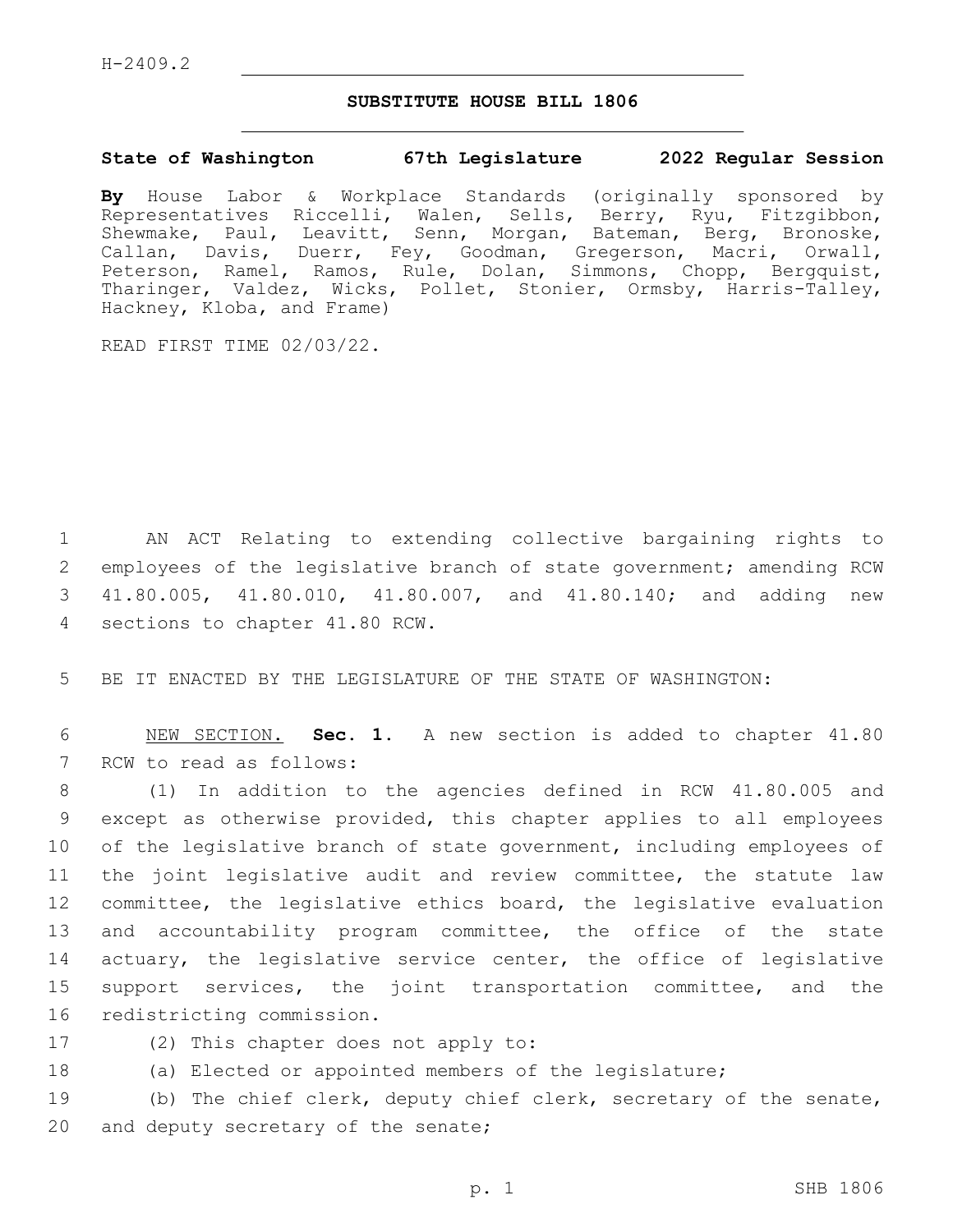(c) Directors and assistant directors of legislative staff work groups, and administrators, directors, and members of committees, 3 boards, and commissions;

(d) Caucus chiefs of staff and caucus deputy chiefs of staff;

 (e)(i)(A) Counsel for the house of representatives and the senate that provide direct legal advice to the administration of the house of representatives and the senate, respectively; and

 (B) The speaker's attorney and leadership counsel to the minority 9 caucus of the house of representatives.

 (ii) This subsection (2)(e) does not include staff counsel for 11 senate committee services, the office of program research, or the 12 caucuses;

 (f) Commissioners of the Washington state redistricting 14 commission; and

 (g) Employees hired on a temporary or seasonal basis, except for legislative and committee assistants, session aides, and security personnel, temporarily hired by the house of representatives or the 18 senate for the legislative session.

 NEW SECTION. **Sec. 2.** A new section is added to chapter 41.80 20 RCW to read as follows:

 (1) Except as otherwise provided in this chapter, the matters subject to bargaining for legislative branch employees under section 23 1 of this act include: Wages, hours, and other terms and conditions 24 of employment, and the negotiation of any question arising under a 25 collective bargaining agreement.

 (2) The employer is not required to bargain over matters 27 pertaining to any matters relating to retirement benefits, health care benefits, or other employee insurance benefits.

 (3) The employer and the exclusive bargaining representative shall not bargain over matters pertaining to management rights 31 established in RCW 41.80.040.

 (4) Except as otherwise provided in this chapter, if a conflict exists between policies adopted by the legislature, relating to wages, hours, and terms and conditions of employment and a collective bargaining agreement negotiated under this chapter, the collective bargaining agreement shall prevail. A provision of a collective bargaining agreement that conflicts with the terms of a statute, or resolution, or concurrent resolution adopted by the legislature, is 39 invalid and unenforceable.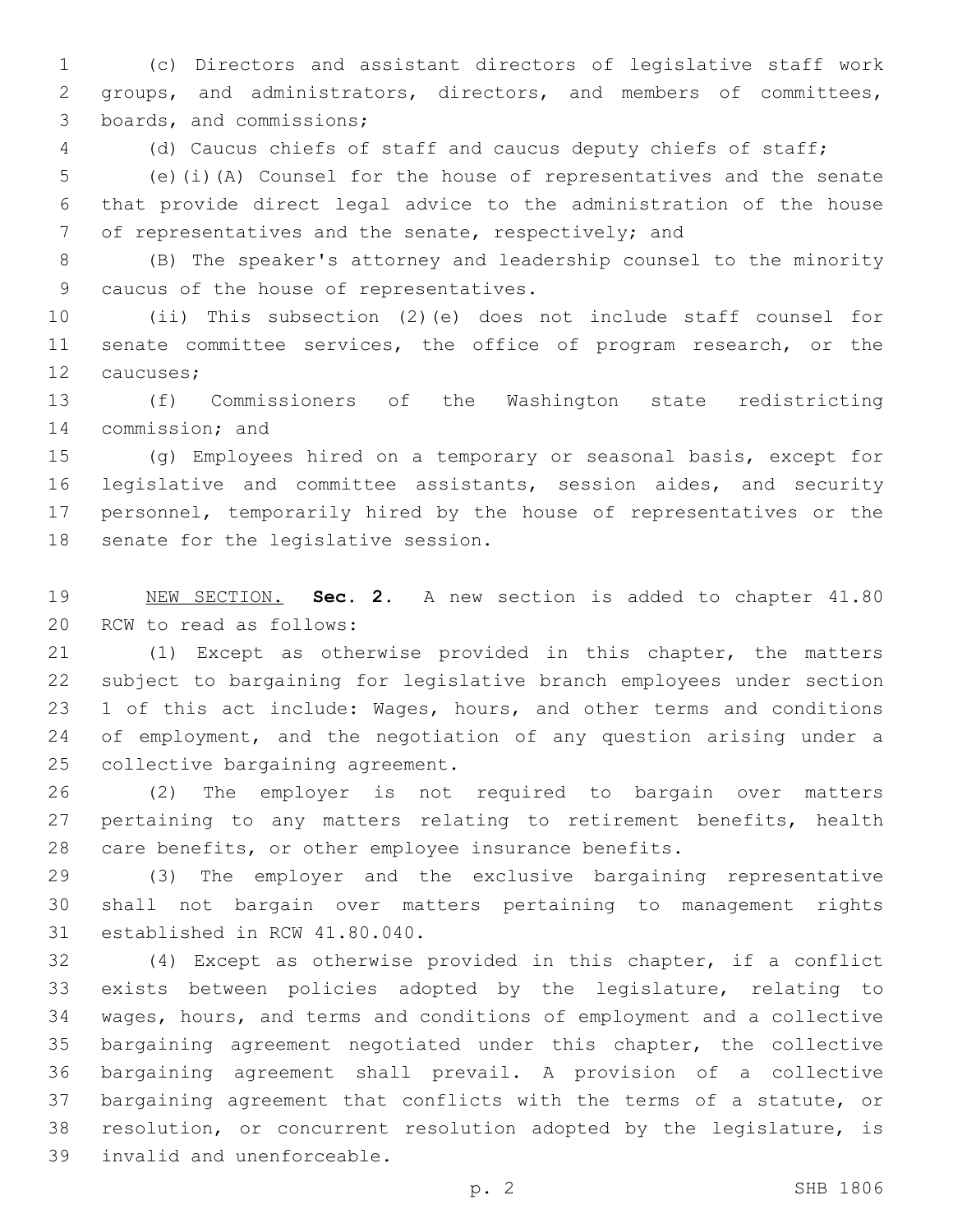NEW SECTION. **Sec. 3.** A new section is added to chapter 41.80 2 RCW to read as follows:

 For the purpose of negotiating agreements with the exclusive bargaining representative of employees of the legislative branch, as described in section 1 of this act, the secretary of the senate, the chief clerk of the house of representatives, the senate facilities and operations committee, the house executive rules committee, and, if applicable, the administrators or the directors of the joint legislative audit and review committee, the statute law committee, the legislative ethics board, the legislative evaluation and 11 accountability program committee, the office of the state actuary, the legislative service center, the office of legislative support services, the joint transportation committee, and the redistricting 14 commission, shall coordinate with each other to:

 (1) Select a negotiator or negotiators to negotiate on behalf of 16 the legislative branch;

 (2) Create a streamlined process for approving negotiated collective bargaining agreements on behalf of the legislative branch; 19 and

 (3) Create procedures consistent with section 4 of this act for timely submitting requests for funding to the appropriate legislative committees if appropriations are necessary to implement provisions of 23 the collective bargaining agreements.

 NEW SECTION. **Sec. 4.** A new section is added to chapter 41.80 25 RCW to read as follows:

 (1) If appropriations are necessary to implement the compensation and fringe benefit provisions of a collective bargaining agreement reached between the legislative branch and exclusive bargaining 29 representatives of legislative branch employees, the senate, the house of representatives, and the legislative entities specified in section 1 of this act shall submit a request for funds to the appropriate legislative committees according to procedures established as required under section 3 of this act and set forth in this section. Requests for funds necessary to implement the provisions of collective bargaining agreements entered into under section 1 of this act shall not be submitted unless such agreements have been finalized by October 1st prior to the regular legislative 38 session in which the funds are requested.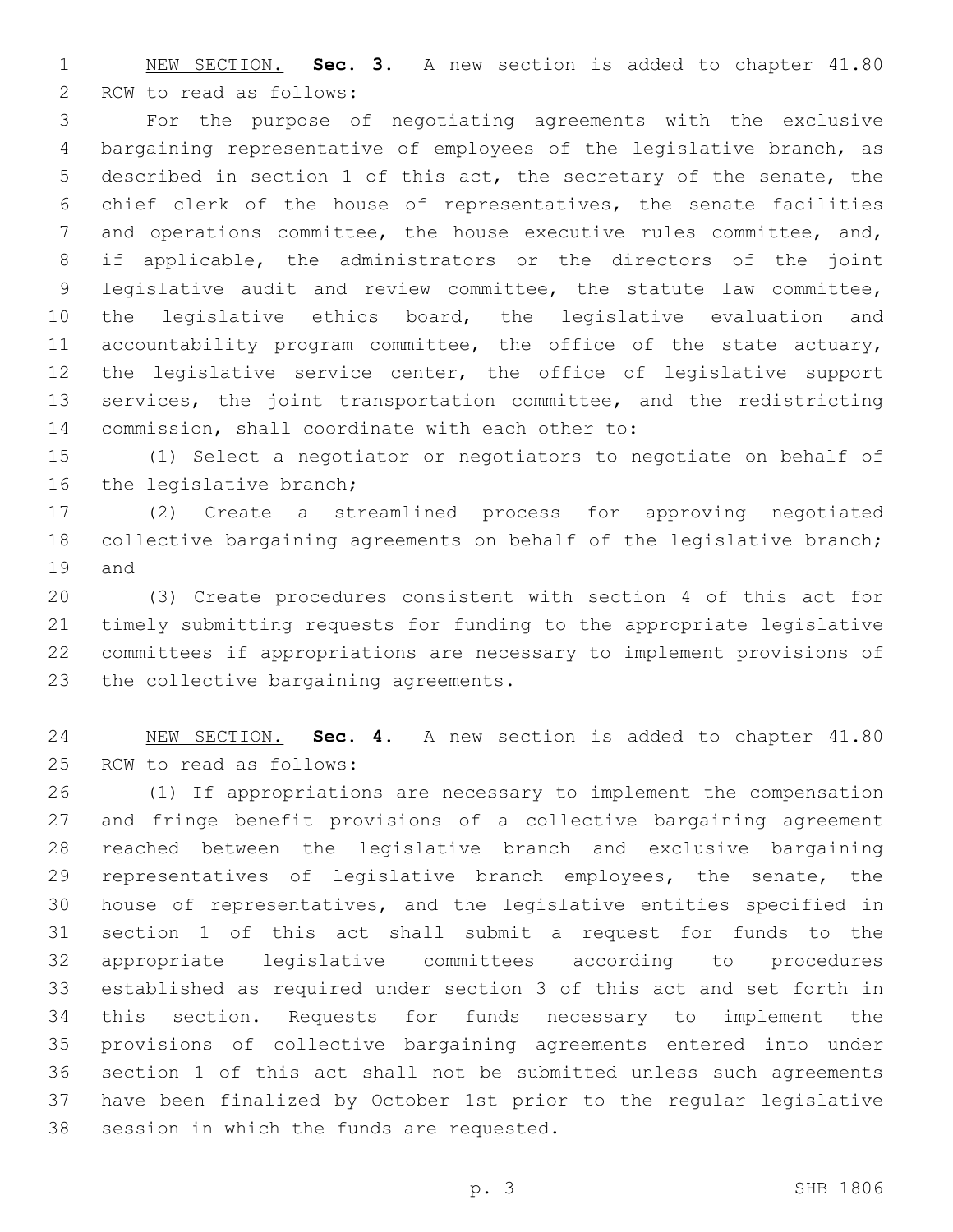(2) The legislature shall approve or reject the submission of the request for funds as a whole. If the legislature rejects or fails to act on the submission, either party may reopen all or part of the agreement or the exclusive bargaining representative may seek to implement the procedures provided for in RCW 41.80.090.

 (3) If, after the compensation and fringe benefit provisions of an agreement are approved by the legislature, a significant revenue shortfall occurs resulting in reduced appropriations, as declared by proclamation of the governor or by resolution of the legislature, all parties shall immediately enter into collective bargaining for a mutually agreed upon modification of the agreement.

 (4) After the expiration date of a collective bargaining agreement negotiated under section 1 of this act, all of the terms and conditions specified in the collective bargaining agreement remain in effect until the effective date of a subsequently negotiated agreement, not to exceed one year from the expiration date stated in the agreement. Thereafter, the legislative branch employer 18 may unilaterally implement according to law.

 NEW SECTION. **Sec. 5.** A new section is added to chapter 41.80 20 RCW to read as follows:

 (1) Collective bargaining negotiations under section 1 of this act must commence no later than July 1st of each even-numbered year.

 (2) Except as provided in subsection (3) of this section, the duration of any collective bargaining agreement under section 1 of 25 this act shall not exceed one fiscal biennium.

 (3) Collective bargaining negotiations under section 1 of this act shall commence no earlier than June 1, 2023. No collective bargaining agreement entered into under section 1 of this act may take effect prior to July 1, 2024. Any collective bargaining agreement that takes effect after July 1, 2024, but prior to July 1, 31 2025, must expire no later than July 1, 2025.

 **Sec. 6.** RCW 41.80.005 and 2021 c 180 s 1 are each amended to 33 read as follows:

 Unless the context clearly requires otherwise, the definitions in 35 this section apply throughout this chapter.

 (1) "Agency" means any agency as defined in RCW 41.06.020 and covered by chapter 41.06 RCW. "Agency" also includes the assistant attorneys general of the attorney general's office and the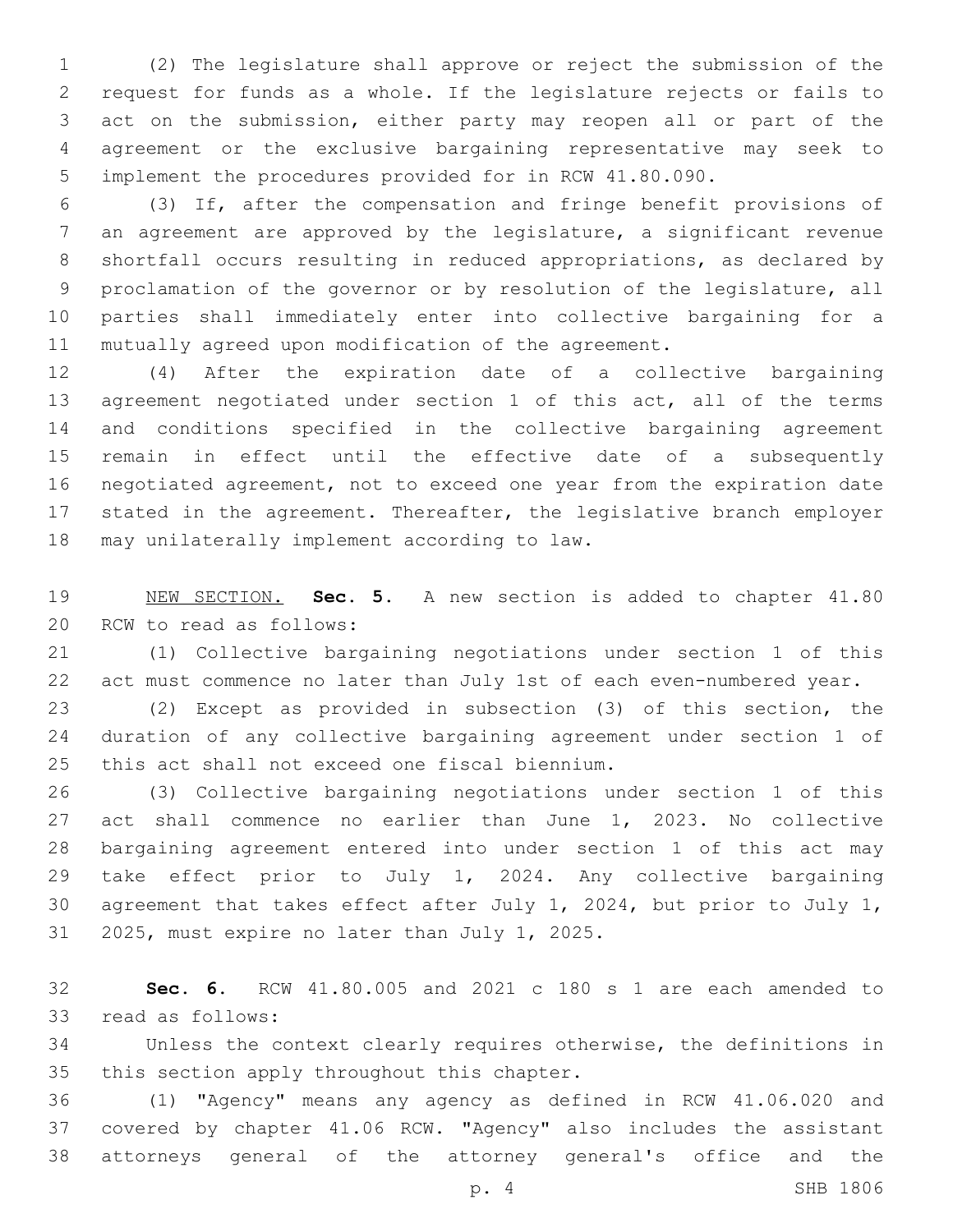administrative law judges of the office of administrative hearings, regardless of whether those employees are exempt under chapter 41.06 RCW. The employees of the legislative branch of state government, as described in section 1 of this act, are considered an "agency" for the sole purpose of collective bargaining, regardless of their exemption under chapter 41.06 RCW.

 (2) "Collective bargaining" means the performance of the mutual obligation of the representatives of the employer and the exclusive bargaining representative to meet at reasonable times and to bargain in good faith in an effort to reach agreement with respect to the subjects of bargaining specified under RCW 41.80.020. The obligation to bargain does not compel either party to agree to a proposal or to make a concession, except as otherwise provided in this chapter.

 (3) "Commission" means the public employment relations 15 commission.

 (4) "Confidential employee" means an employee who, in the regular course of his or her duties, assists in a confidential capacity persons who formulate, determine, and effectuate management policies with regard to labor relations or who, in the regular course of his or her duties, has authorized access to information relating to the effectuation or review of the employer's collective bargaining policies, or who assists or aids a manager. "Confidential employee" also includes employees who assist assistant attorneys general who advise and represent managers or confidential employees in personnel 25 or labor relations matters.

 (5) "Director" means the director of the public employment 27 relations commission.

 (6) "Employee" means any employee, including employees whose work has ceased in connection with the pursuit of lawful activities protected by this chapter, covered by chapter 41.06 RCW. "Employee" includes assistant attorneys general of the office of the attorney general and administrative law judges of the office of administrative hearings, regardless of their exemption under chapter 41.06 RCW. "Employee" also includes employees of the legislative branch, as 35 described in section 1 of this act, regardless of their exemption under chapter 41.06 RCW. "Employee" does not include:

 (a) Employees covered for collective bargaining by chapter 41.56 38 RCW;

39 (b) Confidential employees;

(c) Members of the Washington management service;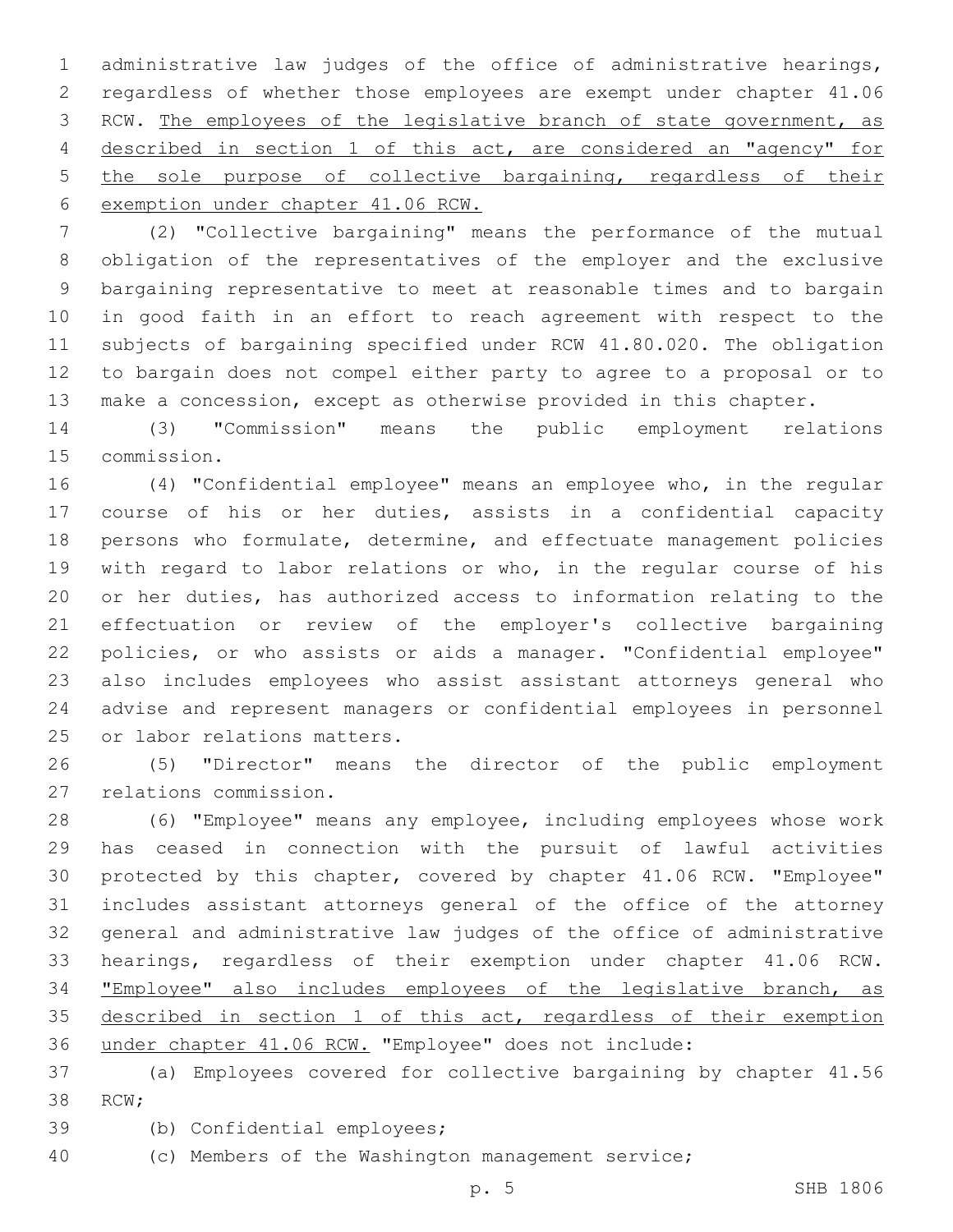(d) Internal auditors in any agency; or1

 (e) Any employee of the commission, the office of financial management, or the office of risk management within the department of 4 enterprise services.

 (7) "Employee organization" means any organization, union, or association in which employees participate and that exists for the purpose, in whole or in part, of collective bargaining with 8 employers.

(8) "Employer" means the state of Washington.9

 (9) "Exclusive bargaining representative" means any employee organization that has been certified under this chapter as the representative of the employees in an appropriate bargaining unit.

 (10) "Institutions of higher education" means the University of Washington, Washington State University, Central Washington University, Eastern Washington University, Western Washington University, The Evergreen State College, and the various state 17 community colleges.

 (11) "Labor dispute" means any controversy concerning terms, tenure, or conditions of employment, or concerning the association or representation of persons in negotiating, fixing, maintaining, changing, or seeking to arrange terms or conditions of employment with respect to the subjects of bargaining provided in this chapter, regardless of whether the disputants stand in the proximate relation 24 of employer and employee.

(12) "Manager" means "manager" as defined in RCW 41.06.022.

 (13) "Supervisor" means an employee who has authority, in the 27 interest of the employer, to hire, transfer, suspend, lay off, recall, promote, discharge, direct, reward, or discipline employees, or to adjust employee grievances, or effectively to recommend such action, if the exercise of the authority is not of a merely routine nature but requires the consistent exercise of individual judgment. However, no employee who is a member of the Washington management service may be included in a collective bargaining unit established 34 under this section.

 (14) "Unfair labor practice" means any unfair labor practice 36 listed in RCW 41.80.110.

 (15) "Uniformed personnel" means duly sworn police officers employed as members of a police force established pursuant to RCW 28B.10.550.39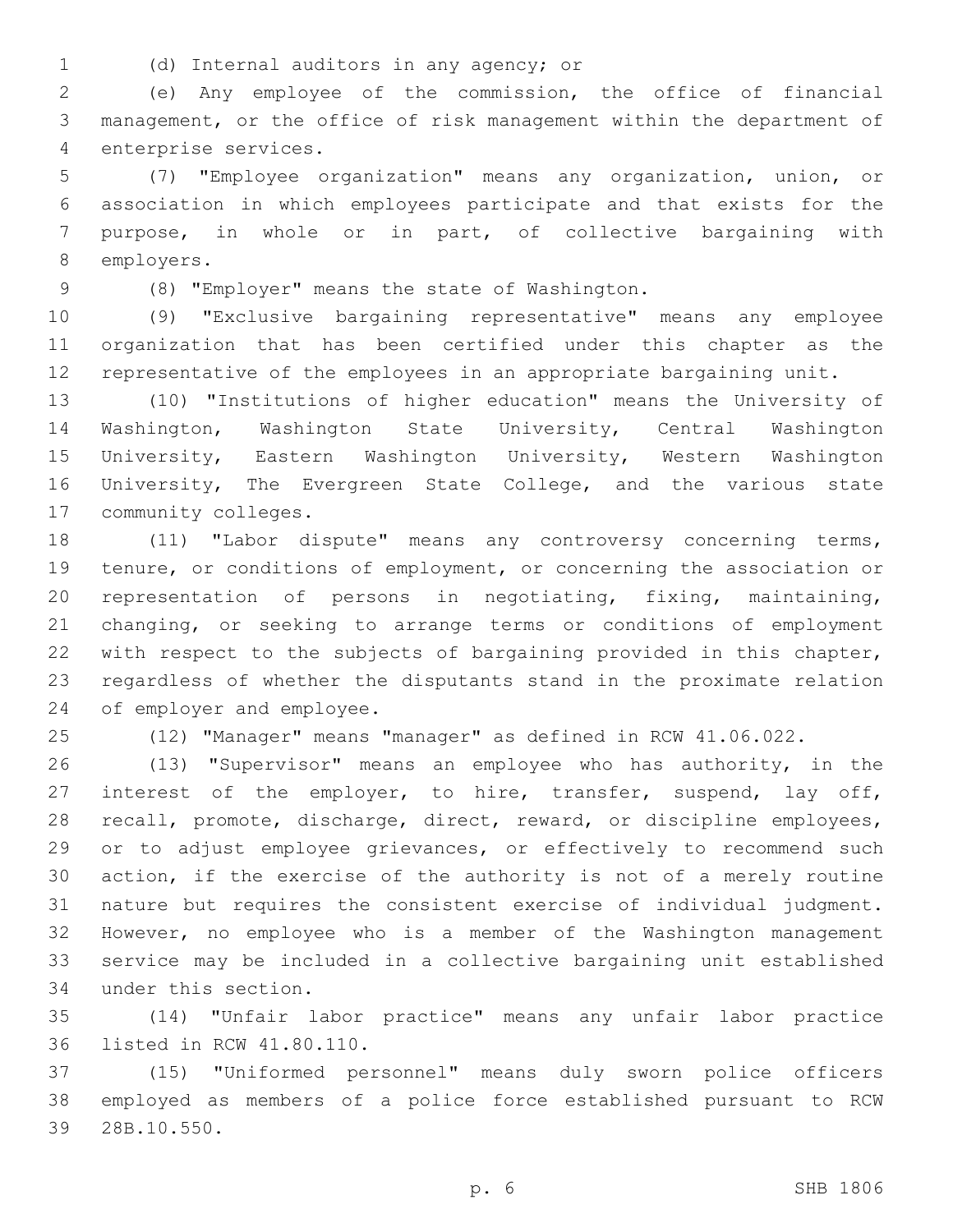**Sec. 7.** RCW 41.80.010 and 2021 c 334 s 968 are each amended to 2 read as follows:

 (1) For the purpose of negotiating collective bargaining agreements under this chapter, the employer shall be represented by the governor or governor's designee, except as provided for institutions of higher education in subsection (4) of this section and except as provided for in section 3 of this act for employees of 8 the legislative branch.

 (2)(a)(i) Except as otherwise provided, if an exclusive 10 bargaining representative represents more than one bargaining unit, the exclusive bargaining representative shall negotiate with each employer representative as designated in subsection (1) of this section one master collective bargaining agreement on behalf of all the employees in bargaining units that the exclusive bargaining 15 representative represents.

 (ii) For those exclusive bargaining representatives who represent fewer than a total of five hundred employees each, negotiation shall be by a coalition of all those exclusive bargaining representatives. The coalition shall bargain for a master collective bargaining agreement covering all of the employees represented by the coalition. The governor's designee and the exclusive bargaining representative or representatives are authorized to enter into supplemental bargaining of agency-specific issues for inclusion in or as an addendum to the master collective bargaining agreement, subject to the parties' agreement regarding the issues and procedures for supplemental bargaining. Exclusive bargaining representatives that represent employees covered under chapter 41.06 RCW and exclusive bargaining representatives that represent employees exempt under chapter 41.06 RCW shall constitute separate coalitions and must negotiate separate master collective bargaining agreements. This subsection does not prohibit cooperation and coordination of bargaining between two or more exclusive bargaining representatives.

 (b) This subsection does not apply to exclusive bargaining representatives who represent employees of institutions of higher education, except when the institution of higher education has elected to exercise its option under subsection (4) of this section to have its negotiations conducted by the governor or governor's designee under the procedures provided for general government agencies in subsections (1) through (3) of this section. This subsection also does not apply to exclusive bargaining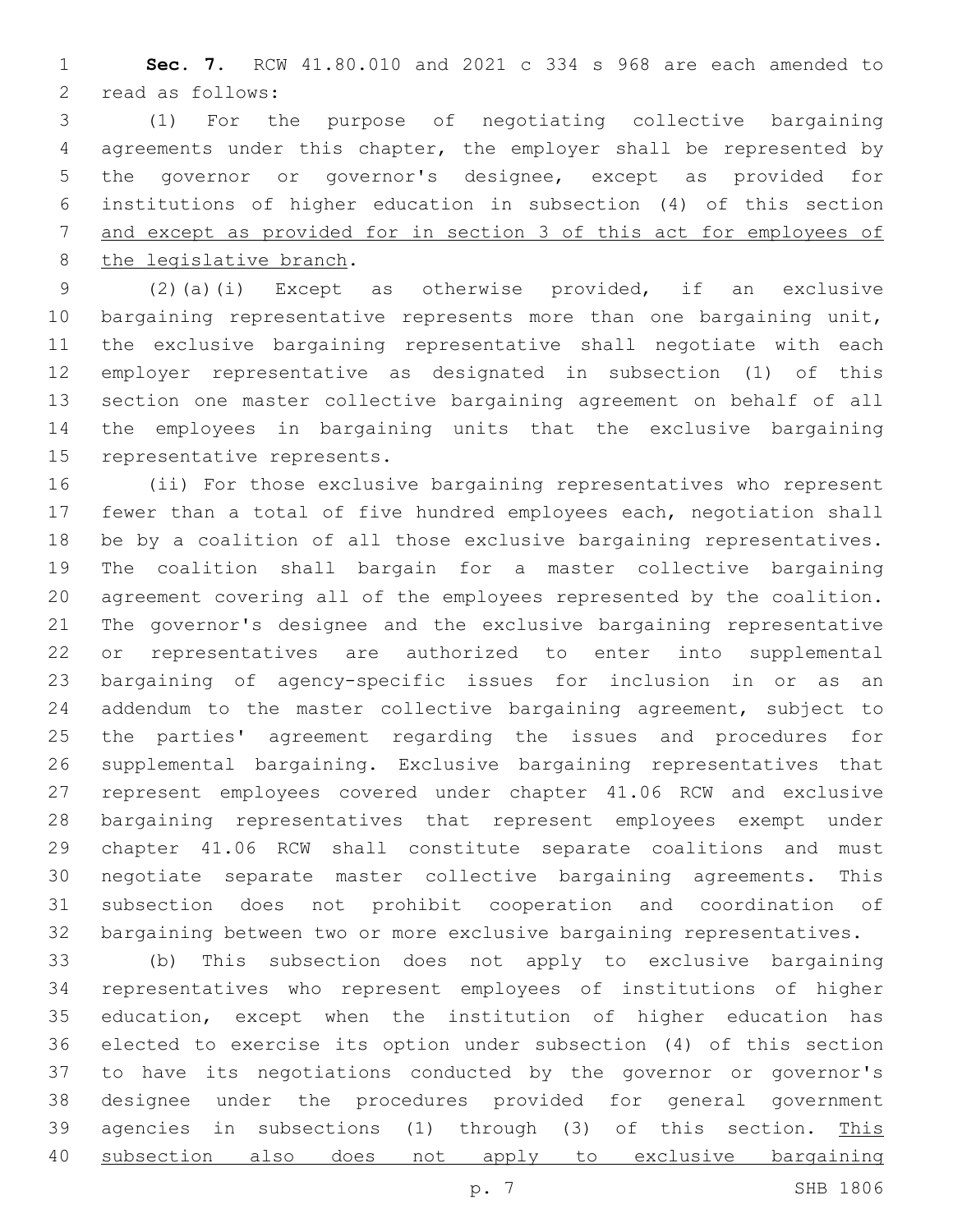1 representatives who represent employees of the legislative branch, as

2 described in section 1 of this act.

 (c) If five hundred or more employees of an independent state elected official listed in RCW 43.01.010 are organized in a bargaining unit or bargaining units under RCW 41.80.070, the official shall be consulted by the governor or the governor's designee before any agreement is reached under (a) of this subsection concerning supplemental bargaining of agency specific issues affecting the 9 employees in such bargaining unit.

 (d) For assistant attorneys general, the governor or the governor's designee and an exclusive bargaining representative shall negotiate one master collective bargaining agreement.

13 (3)(a) The governor shall submit a request for funds necessary to implement the compensation and fringe benefit provisions in the master collective bargaining agreement or for legislation necessary to implement the agreement. Requests for funds necessary to implement the provisions of bargaining agreements shall not be submitted to the 18 legislature by the governor unless such requests:

19  $((+a))$   $(i)$  Have been submitted to the director of the office of 20 financial management by October 1st prior to the legislative session 21 at which the requests are to be considered; and

 $(22)$  (( $(b)+$ )) (ii) Have been certified by the director of the office of financial management as being feasible financially for the state.

 The legislature shall approve or reject the submission of the request for funds as a whole. The legislature shall not consider a request for funds to implement a collective bargaining agreement unless the request is transmitted to the legislature as part of the governor's budget document submitted under RCW 43.88.030 and 43.88.060. If the legislature rejects or fails to act on the submission, either party may reopen all or part of the agreement or the exclusive bargaining representative may seek to implement the 32 procedures provided for in RCW 41.80.090.

 (b) This subsection does not apply to the employees of the legislative branch, as described in section 1 of this act.

 (4)(a)(i) For the purpose of negotiating agreements for institutions of higher education, the employer shall be the respective governing board of each of the universities, colleges, or community colleges or a designee chosen by the board to negotiate on 39 its behalf.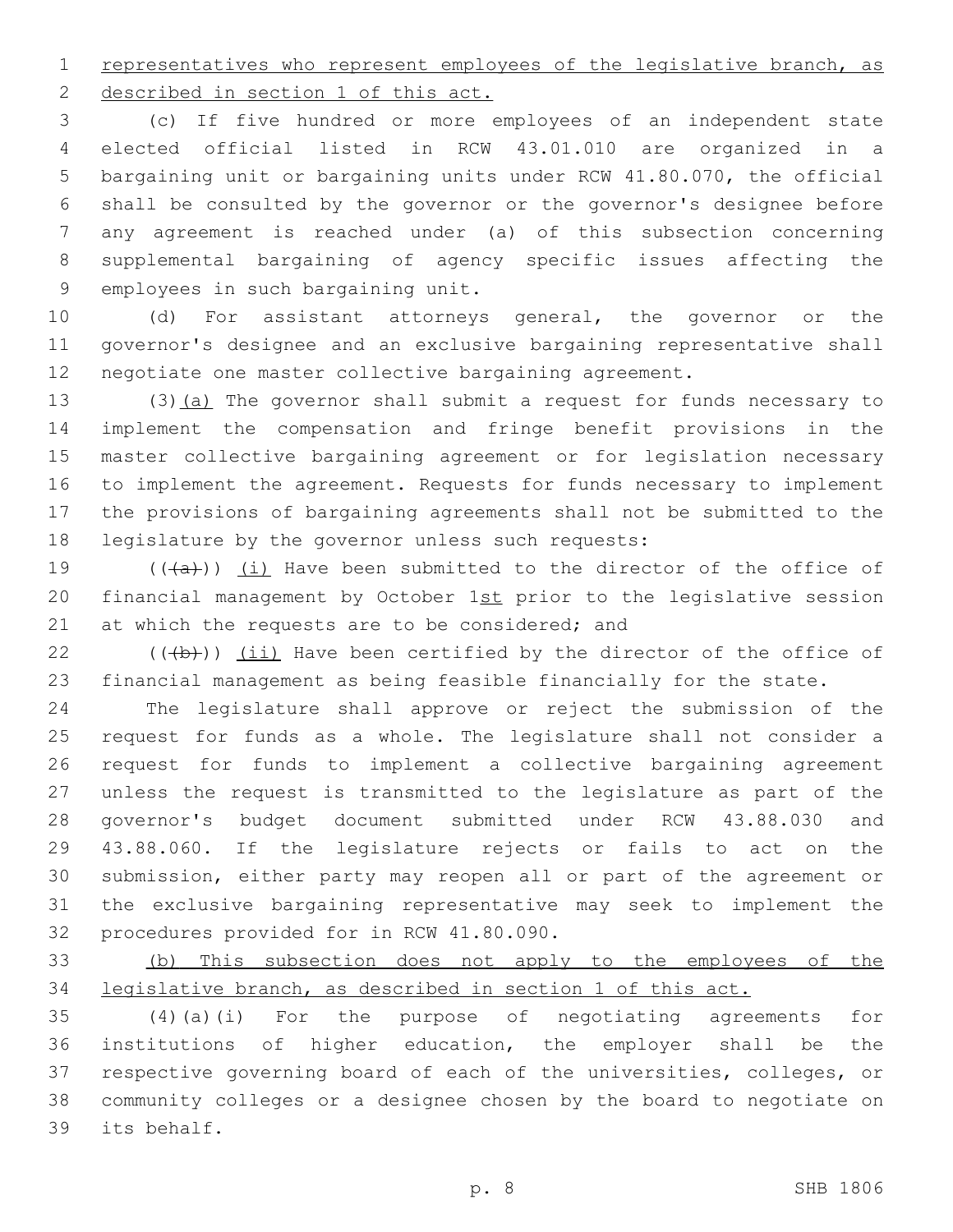(ii) A governing board of a university or college may elect to have its negotiations conducted by the governor or governor's designee under the procedures provided for general government agencies in subsections (1) through (3) of this section, except that:

 (A) The governor or the governor's designee and an exclusive bargaining representative shall negotiate one master collective bargaining agreement for all of the bargaining units of employees of a university or college that the representative represents; or

 (B) If the parties mutually agree, the governor or the governor's designee and an exclusive bargaining representative shall negotiate one master collective bargaining agreement for all of the bargaining units of employees of more than one university or college that the 13 representative represents.

 (iii) A governing board of a community college may elect to have its negotiations conducted by the governor or governor's designee under the procedures provided for general government agencies in 17 subsections (1) through (3) of this section.

 (b) Prior to entering into negotiations under this chapter, the institutions of higher education or their designees shall consult with the director of the office of financial management regarding financial and budgetary issues that are likely to arise in the 22 impending negotiations.

 (c)(i) In the case of bargaining agreements reached between institutions of higher education other than the University of Washington and exclusive bargaining representatives agreed to under the provisions of this chapter, if appropriations are necessary to implement the compensation and fringe benefit provisions of the bargaining agreements, the governor shall submit a request for such funds to the legislature according to the provisions of subsection (3) of this section, except as provided in (c)(iii) of this 31 subsection.

 (ii) In the case of bargaining agreements reached between the University of Washington and exclusive bargaining representatives agreed to under the provisions of this chapter, if appropriations are necessary to implement the compensation and fringe benefit provisions of a bargaining agreement, the governor shall submit a request for such funds to the legislature according to the provisions of subsection (3) of this section, except as provided in this subsection (4)(c)(ii) and as provided in (c)(iii) of this subsection.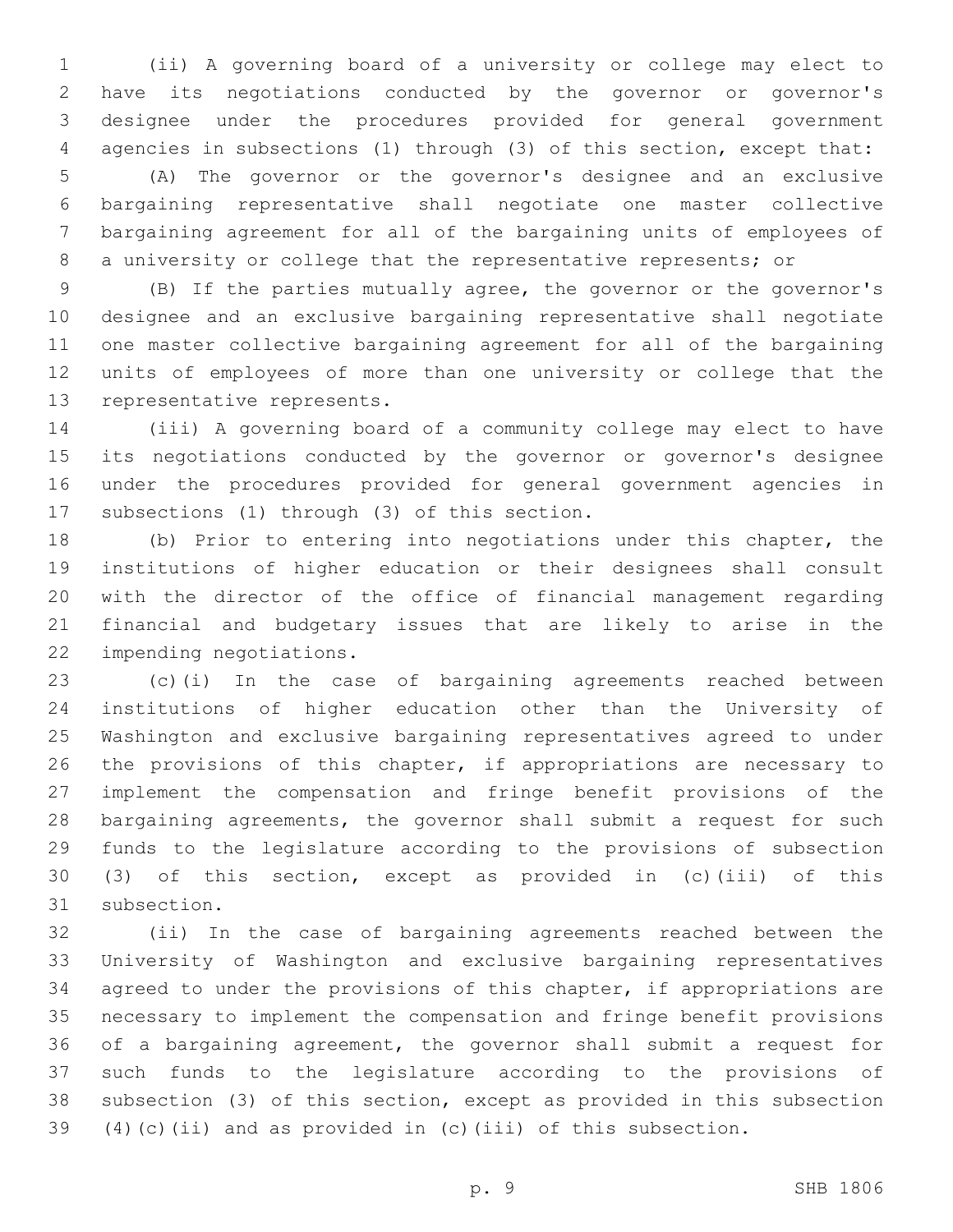(A) If appropriations of less than ten thousand dollars are necessary to implement the provisions of a bargaining agreement, a request for such funds shall not be submitted to the legislature by the governor unless the request has been submitted to the director of 5 the office of financial management by October 1st prior to the legislative session at which the request is to be considered.

 (B) If appropriations of ten thousand dollars or more are necessary to implement the provisions of a bargaining agreement, a request for such funds shall not be submitted to the legislature by 10 the governor unless the request:

 (I) Has been submitted to the director of the office of financial 12 management by October 1st prior to the legislative session at which 13 the request is to be considered; and

 (II) Has been certified by the director of the office of financial management as being feasible financially for the state.

 (C) If the director of the office of financial management does not certify a request under (c)(ii)(B) of this subsection as being 18 feasible financially for the state, the parties shall enter into collective bargaining solely for the purpose of reaching a mutually agreed upon modification of the agreement necessary to address the absence of those requested funds. The legislature may act upon the compensation and fringe benefit provisions of the modified collective bargaining agreement if those provisions are agreed upon and submitted to the office of financial management and legislative budget committees before final legislative action on the biennial or supplemental operating budget by the sitting legislature.

 (iii) In the case of a bargaining unit of employees of institutions of higher education in which the exclusive bargaining representative is certified during or after the conclusion of a legislative session, the legislature may act upon the compensation and fringe benefit provisions of the unit's initial collective bargaining agreement if those provisions are agreed upon and submitted to the office of financial management and legislative budget committees before final legislative action on the biennial or supplemental operating budget by the sitting legislature.

 (5) If, after the compensation and fringe benefit provisions of an agreement are approved by the legislature, a significant revenue shortfall occurs resulting in reduced appropriations, as declared by proclamation of the governor or by resolution of the legislature,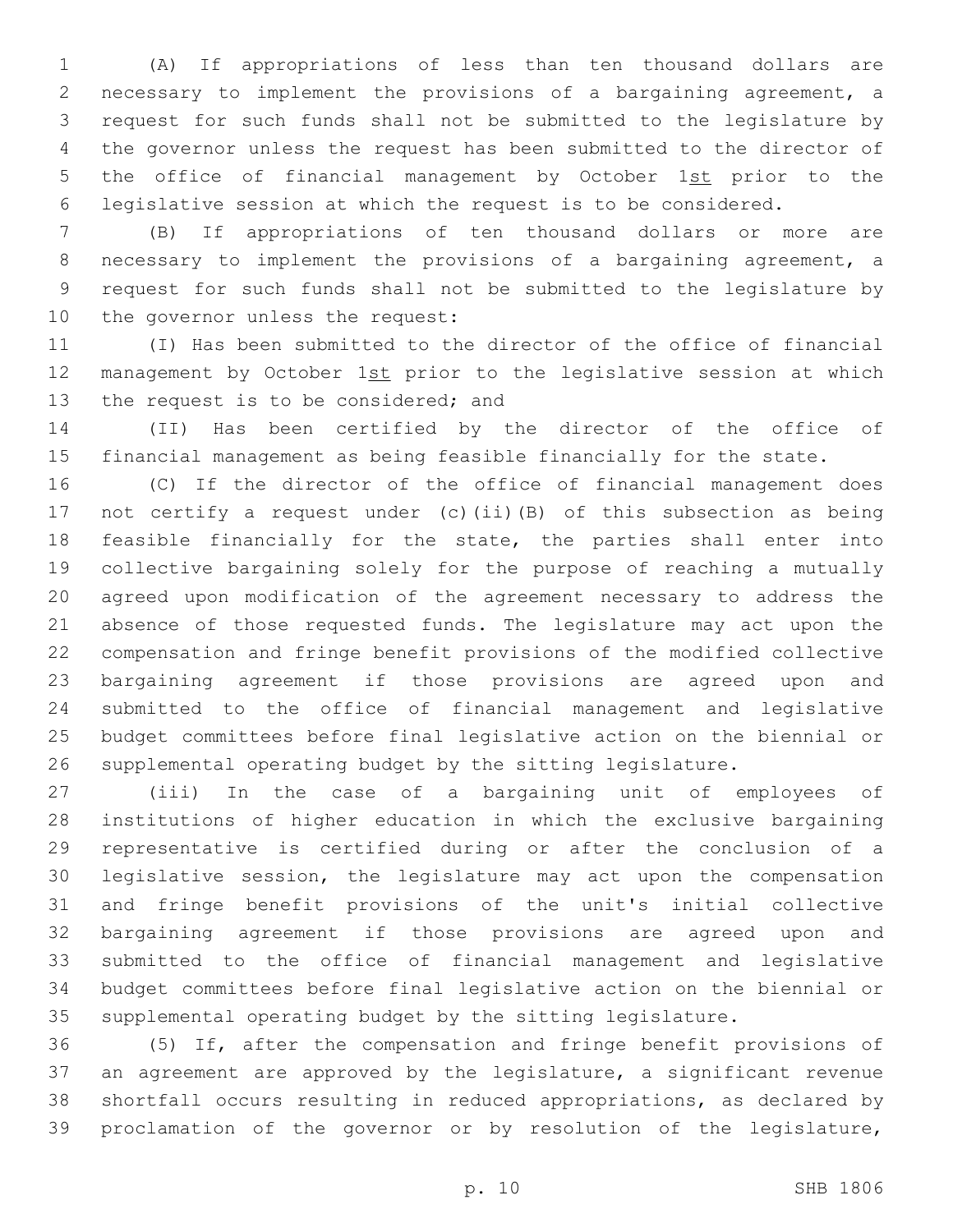both parties shall immediately enter into collective bargaining for a mutually agreed upon modification of the agreement.

 (6) After the expiration date of a collective bargaining agreement negotiated under this chapter, all of the terms and conditions specified in the collective bargaining agreement remain in effect until the effective date of a subsequently negotiated agreement, not to exceed one year from the expiration date stated in 8 the agreement. Thereafter, the employer may unilaterally implement 9 according to law.

 (7)(a) For the 2019-2021 fiscal biennium, the legislature may approve funding for a collective bargaining agreement negotiated by a higher education institution and the Washington federation of state employees and ratified by the exclusive bargaining representative before final legislative action on the omnibus appropriations act by 15 the sitting legislature.

16 (b) Subsection (3)(a) $(i)$  and  $((+b))$   $(i)$  of this section do not apply to requests for funding made pursuant to this subsection.

 (8)(a) For the 2021-2023 fiscal biennium, the legislature may approve funding for a collective bargaining agreement negotiated by the governor or governor's designee and the Washington public employees association community college coalition and the general government agencies and ratified by the exclusive bargaining representative before final legislative action on the omnibus 24 appropriations act by the sitting legislature.

 (b) For the 2021-2023 fiscal biennium, the legislature may approve funding for a collective bargaining agreement negotiated between Highline Community College and the Washington public employees association and ratified by the exclusive bargaining representative before final legislative action on the omnibus 30 appropriations act by the sitting legislature.

31 (c) Subsection (3)(a) $(i)$  and  $((+b))$   $(ii)$  of this section does not apply to requests for funding made pursuant to this subsection.

 **Sec. 8.** RCW 41.80.007 and 2017 3rd sp.s. c 23 s 2 are each 34 amended to read as follows:

 (1) A joint committee on employment relations is established, 36 composed of the following members:

 (a) Two members with leadership positions in the house of representatives, representing each of the two largest caucuses;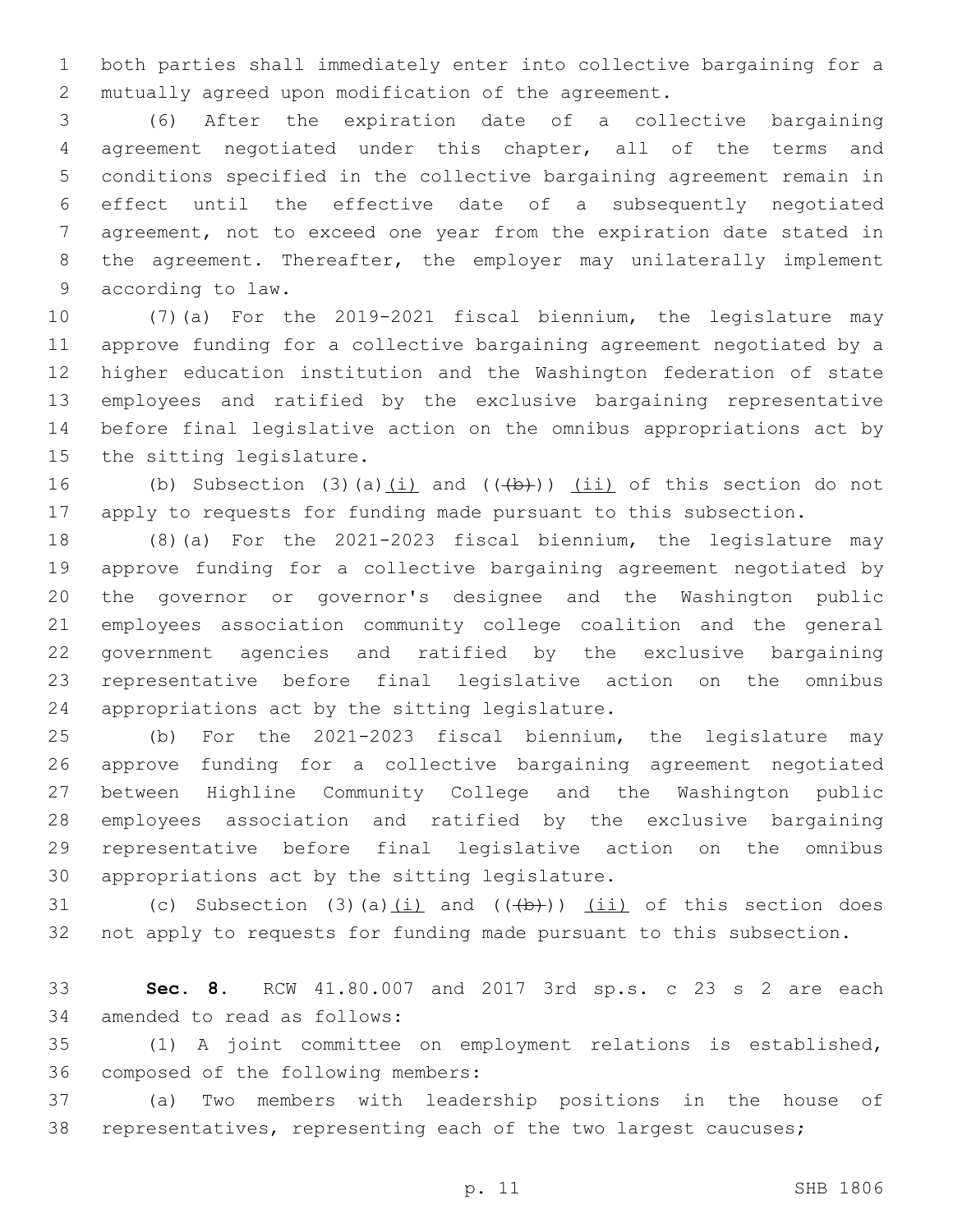(b) The chair and ranking minority member of the house appropriations committee, or its successor, representing each of the 3 two largest caucuses;

 (c) Two members with leadership positions in the senate, 5 representing each of the two largest caucuses;

 (d) The chair and ranking minority member of the senate ways and means committee, or its successor, representing each of the two 8 largest caucuses; and

 (e) One nonvoting member, appointed by the governor, representing 10 the office of financial management.

 (2) The committee shall elect a chairperson and a vice 12 chairperson.

 (3) The governor or a designee shall convene meetings of the 14 committee. The committee must meet at least six times, generally every two months, for the purpose of consulting with the governor or the governor's designee and institutions of higher education on matters related to collective bargaining with state employees 18 conducted under the authority of this chapter and chapters 41.56, 19 47.64, and 74.39A RCW, but not collective bargaining with employees 20 of the legislative branch. The governor or the governor's designee or the institution of higher education may not share internal bargaining 22 notes.

 (4) In years when master collective bargaining agreements are negotiated, the committee must meet prior to the start of bargaining to identify goals and objectives for public employee collective bargaining that the governor may take into consideration during 27 negotiations.

 (5) One meeting must be convened following the governor's budget submittal to the legislature to consult with the committee regarding the appropriations necessary to implement the compensation and fringe benefit provisions in the master collective bargaining agreements and to advise the committee on the elements of the agreements and on any legislation necessary to implement the agreements.

 (6) The committee shall, by a majority of the members, adopt rules to govern its conduct as may be necessary or appropriate, including reasonable procedures for calling and conducting meetings of the committee, ensuring reasonable advance notice of each meeting, and providing for the right of the public to attend each such meeting with enumerated exceptions designed to protect the public's interest, the privacy of individuals, and confidential information used or to

p. 12 SHB 1806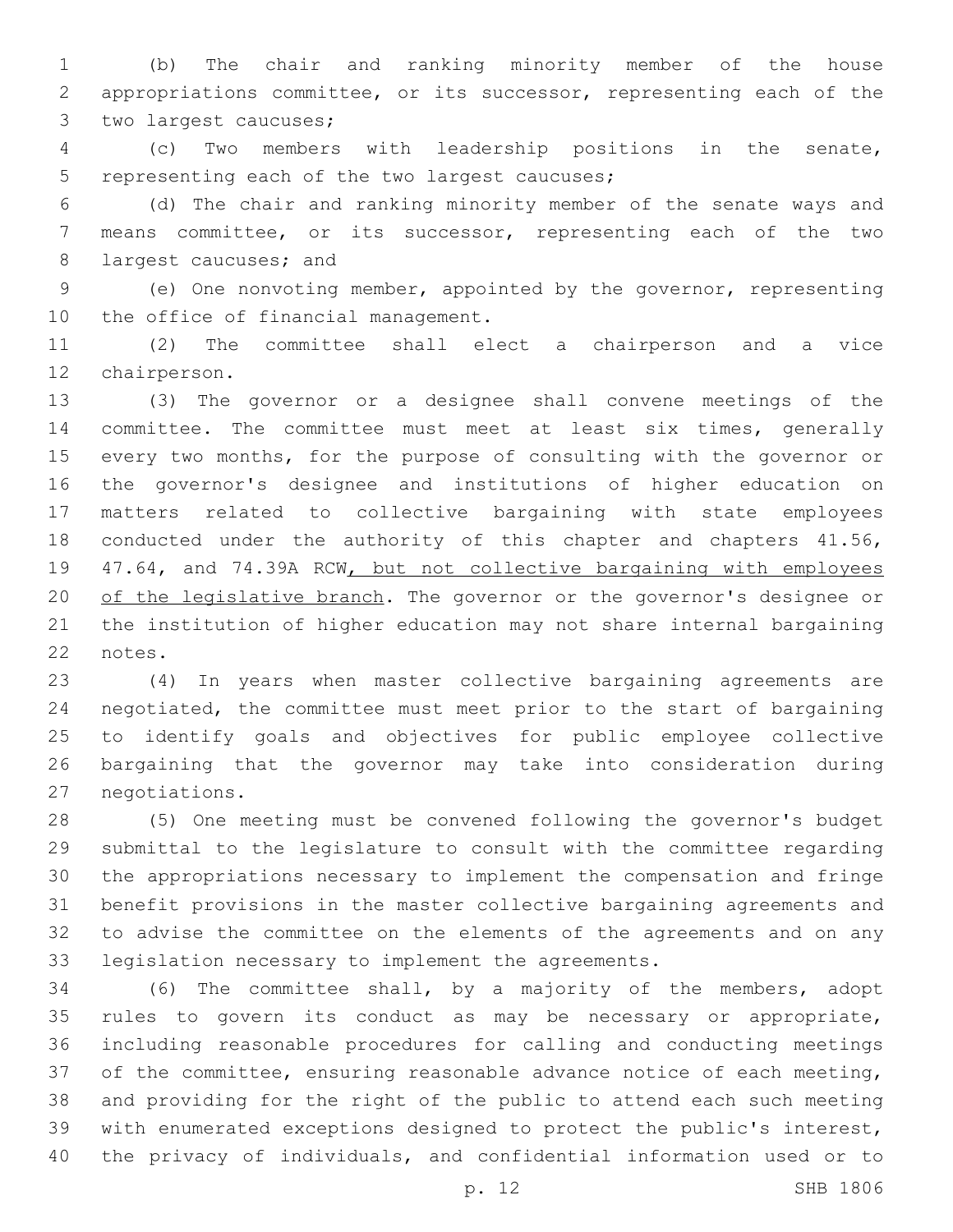be used in collective bargaining, including the specific details of 2 bargaining proposals.

 (7) The committee may, by a majority of the members, meet more or less frequently. A quorum of the joint committee is not required for the meeting to take place. Meetings may take place by conference telephone or similar communications equipment so that all persons participating in the meeting can hear each other at the same time. Participation by that method constitutes presence in person at a 9 meeting.

 **Sec. 9.** RCW 41.80.140 and 2016 sp.s. c 36 s 924 are each amended 11 to read as follows:

 (1) The office of financial management's labor relations service account is created in the custody of the state treasurer to be used as a revolving fund for the payment of labor relations services required for the negotiation of the collective bargaining agreements entered into under this chapter. An amount not to exceed one-tenth of one percent of the approved allotments of salaries and wages for all bargaining unit positions in the classified service in each of the agencies subject to this chapter, except the institutions of higher 20 education and employees of the legislative branch as specified in section 1 of this act, shall be charged to the operations appropriations of each agency and credited to the office of financial management's labor relations service account as the allotments are approved pursuant to chapter 43.88 RCW. Subject to the above limitations, the amount shall be charged against the allotments pro rata, at a rate to be fixed by the director of financial management from time to time. Payment for services rendered under this chapter shall be made on a quarterly basis to the state treasurer and deposited into the office of financial management's labor relations 30 service account.

 (2) Moneys from the office of financial management's labor relations service account shall be disbursed by the state treasurer by warrants on vouchers authorized by the director of financial management or the director's designee. An appropriation is not 35 required.

 (3) During the 2015-2017 fiscal biennium, the legislature may transfer moneys from the office of financial management's labor